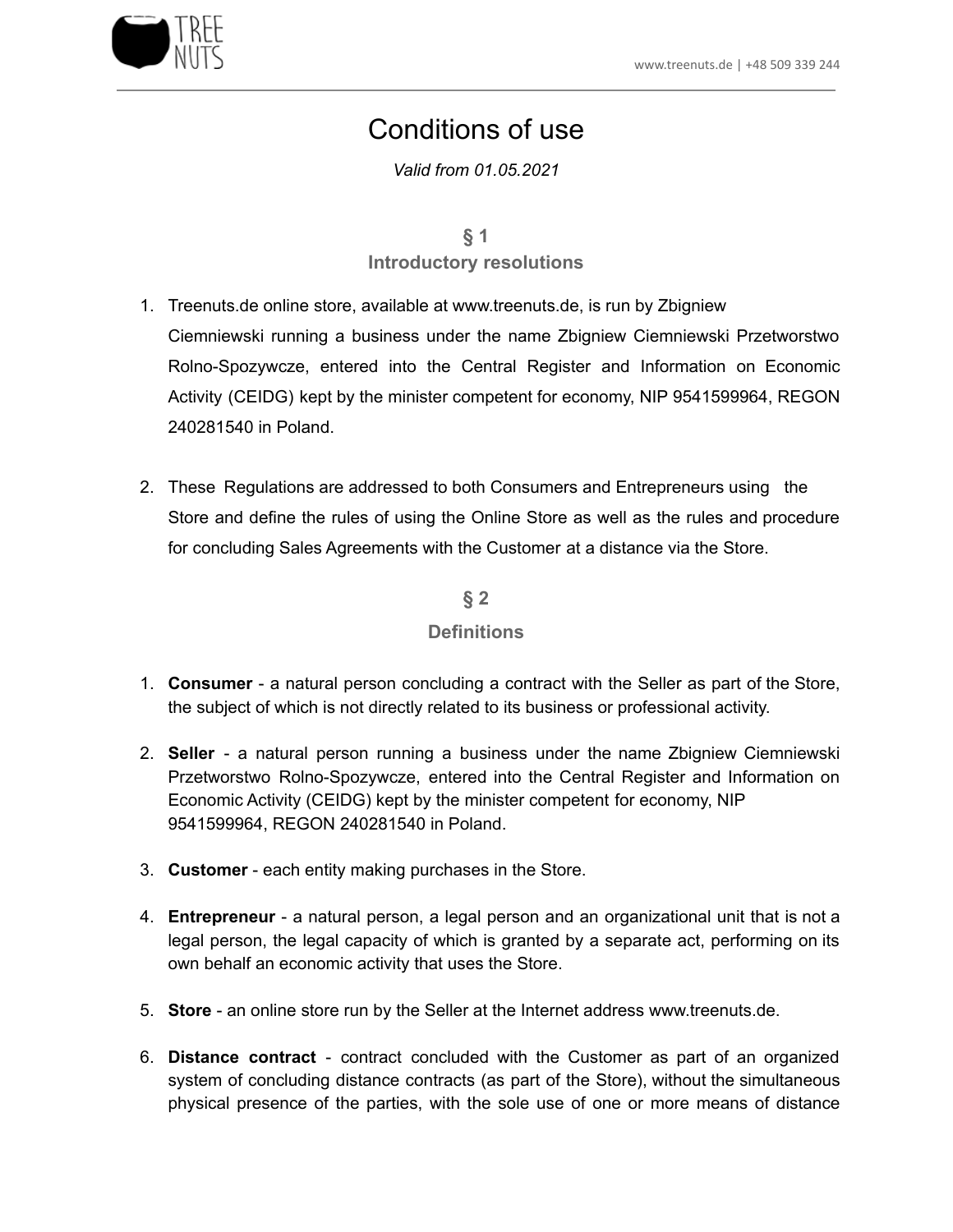

communication up to and including the conclusion of the contract.

- 7. **Regulations** these Store regulations.
- 8. **Order** the Customer's declaration of will submitted via the Order Form and aimed directly at concluding the Product Sales Agreement or Products with the Seller.
- 9. **Order form** an interactive form available in the Store that allows placing an Order, in particular by adding Products to the Cart and defining the terms of the Sales Agreement, including the method of delivery and payment.
- 10. **Cart** an element of the Store's software in which the Products selected for purchase are visible, and it is also possible to determine and modify the Order data, in particular the quantity of products.
- 11. **Product** a movable item / service available in the Store which is the subject of the Sales Agreement between the Customer and the Seller.
- 12. **Sales Agreement** a Product sales contract concluded between the Customer and the Seller via the Online Store. The Sales Agreement also means - according to the features of the Product - a contract for the provision of services and a contract for specific work.

#### **§ 3 Contact with the Store**

- 1. Seller's Address: ul. Dzika 23, 43-215 Jankowice, Poland
- 2. Seller's e-mail address: biuro@treenuts.pl
- 3. Seller's mobile phone: +48 515 394 021
- 4. The Seller's bank account number:
- PLN: mBank **90 1140 2004 0000 3702 7622 2875**
- EUR: mBank **58 1140 2004 0000 3812 0477 5690**
- 5. The Customer may communicate with the Seller using the addresses and telephone numbers provided in this paragraph.
- 6. The Customer may communicate by phone with the Seller between 9:00 am 5:00 pm, Monday to Friday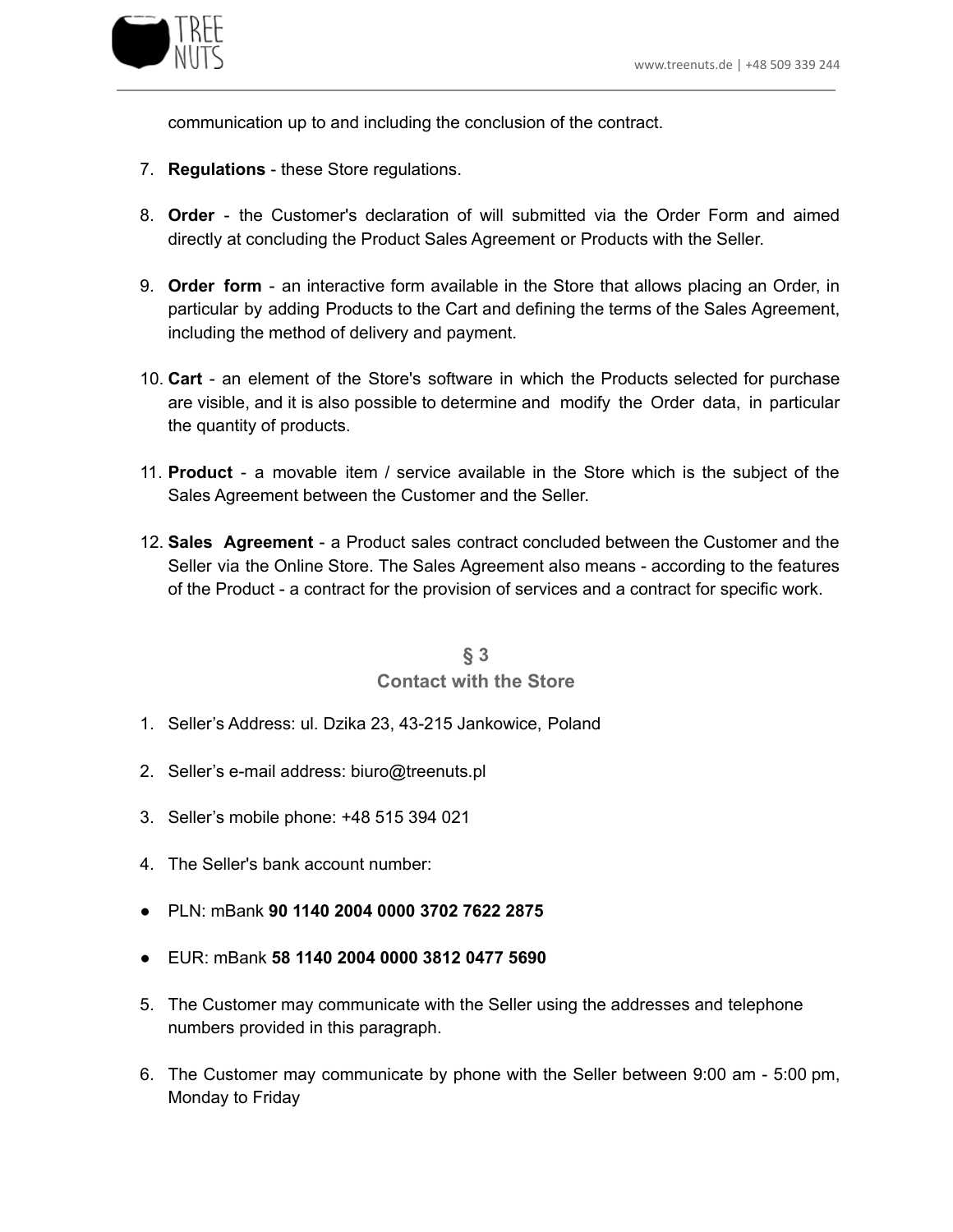

#### **Technical requirements**

To use the Store, including viewing the Store's assortment and placing orders for Products, you must have:

- a. terminal device with access to the Internet and a web browser supporting the HTML 5 standard,
- b. an active e-mail account (e-mail),
- c. enabled cookies and Javascript.

## **§ 5**

## **General information**

- 1. The Seller, to the fullest extent permitted by law, shall not be liable for any disruptions, including interruptions in the functioning of the Store, caused by force majeure, unlawful actions of third parties or incompatibility of the Online Store with the Customer's technical infrastructure.
- 2. Viewing the Store's assortment does not require creating an Account. Placing orders by the Customer for Products in the Store's assortment is possible by providing the necessary personal and address data enabling the Order to be completed without creating an Account.
- 3. The prices given in the Store are given in Euro (EUR) and are gross prices.

#### **§ 6 Rules for placing an Order**

In order to place an Order:

- 1. Select the Product that is the subject of the Order, and then click the "Add to Cart" button (or equivalent);
- 2. Fill in the Order Form by entering the details of the recipient of the Order and the address to which the Product should be delivered, select the type of shipment (method of delivery of the Product), enter the invoice details, if different from the details of the recipient of the Order, click the "Order and pay" button
- 3. Choose one of the available payment methods and depending on the method of payment, pay for the order within a specified period, subject to § 7 point 3.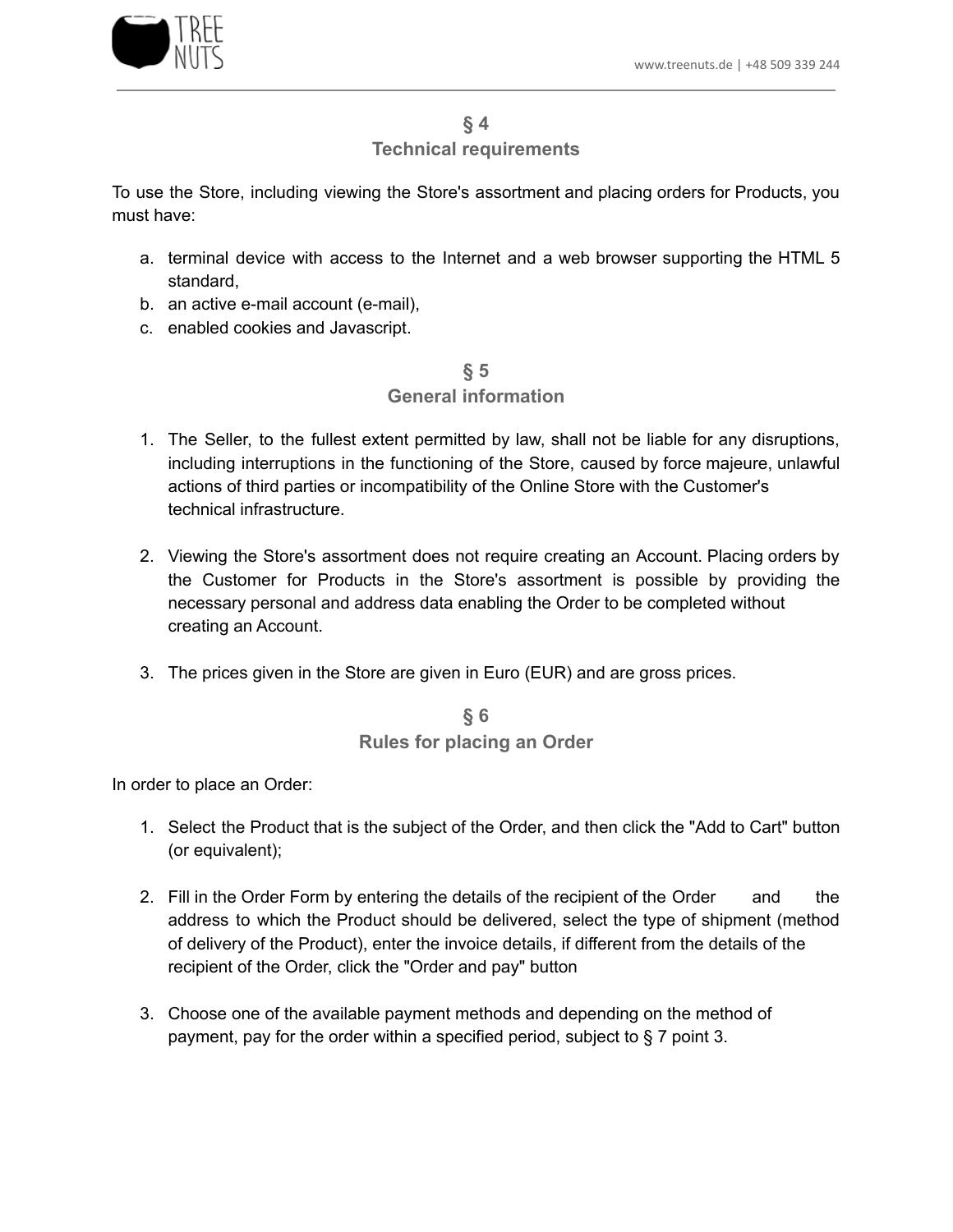

#### **§ 7**

## **Delivery and payment methods**

- 1. The Customer may use the following methods of delivery or collection of the ordered Product:
	- a. Postal item
	- b. Courier service
- 2. The customer can use the following payment:
	- a. Payment by bank transfer to the Seller's bank
	- b. Electronic payments and card payments possible current payment methods are specified on the Store's website in the information tab regarding the payment method
- 3. Detailed information on delivery methods can be found on the Store's website.

**§ 8 Execution of the sales contract**

- 1. The conclusion of the Sales Agreement between the Customer and the Seller takes place after the Customer has placed an Order using the Order Form in the Online Store in accordance with § 6 of the Regulations.
- 2. After placing the Order, the Seller immediately confirms its receipt and at the same time accepts the Order for execution. Confirmation of receipt of the Order and its acceptance for implementation takes place by sending the Customer an appropriate e-mail to the Customer's e-mail address provided when placing the Order, which contains at least the Seller's declaration of receipt of the Order and its acceptance for implementation and confirmation of the conclusion of the Sales Agreement. Upon receipt of the above e-mail by the Customer, a Sales Agreement is concluded between the Customer and the Seller.
- 3. If the Customer chooses:
	- a. payment by bank transfer, electronic payment or payment by credit card, the Customer is obliged to make the payment within 7 calendar days from the date of the Sale Agreement - otherwise the order will be canceled.
- 4. If the Customer has chosen a delivery the Product will be sent by the Seller within the time specified in its description (subject to paragraph 5 of this section), in the manner chosen by the Customer when placing the Order.
- 5. In the case of ordering Products with different delivery dates, the delivery date is the longest given date.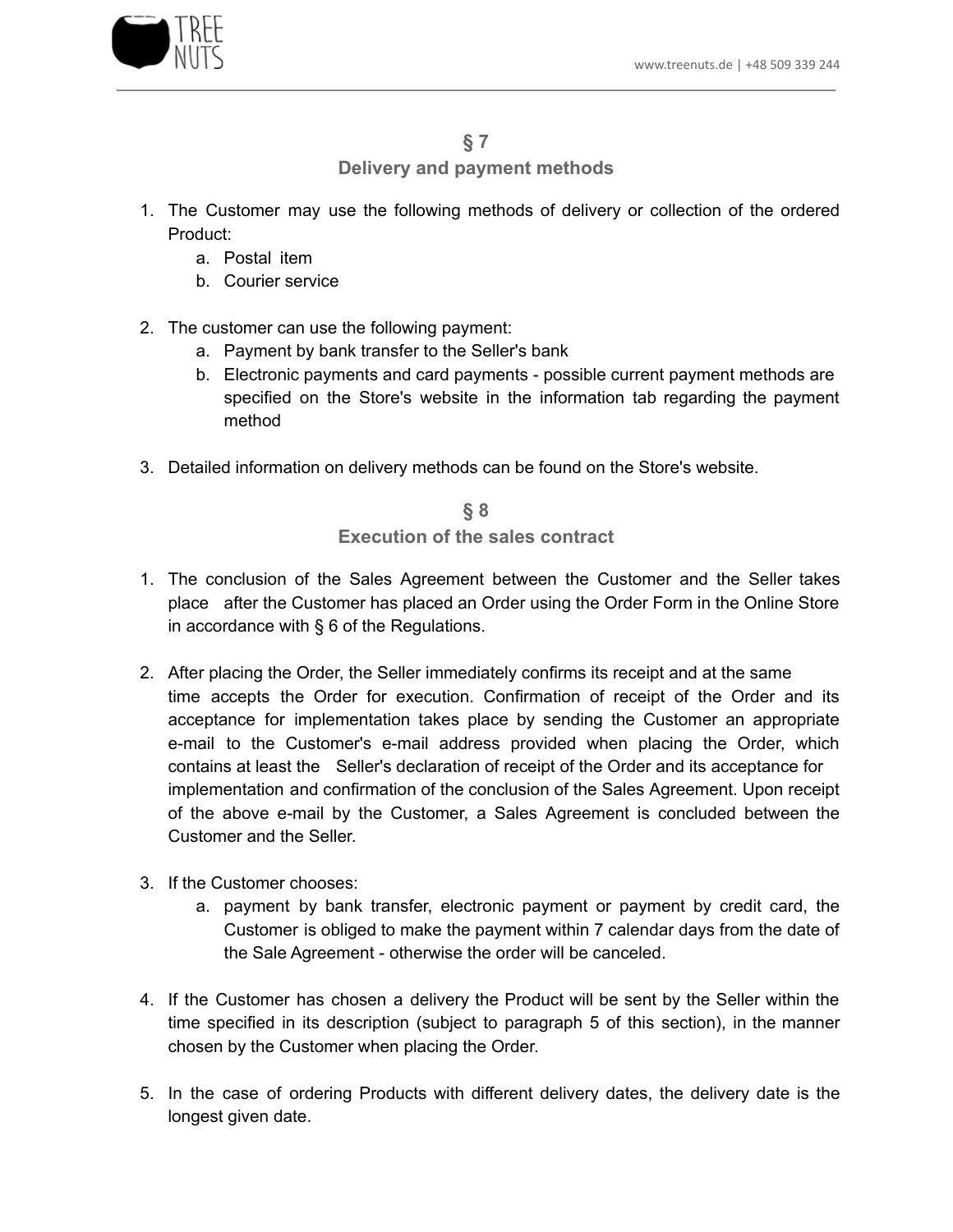

- 6. The start of the period for delivery of the Product to the Customer is counted as follows:
	- a. If the Customer chooses the method of payment by bank transfer, electronic payment or credit card - from the date of crediting the Seller's bank account.

**§ 9 The right to withdraw from the contract**

- 1. The consumer may withdraw from the Sales Agreement within 14 days without giving any reason.
- 2. The running of the time limit specified in sec. 1 begins with the delivery of the Product to the Consumer or a person other than the carrier designated by him.
- 3. In the case of an Agreement that covers many Products that are delivered separately, in batches or in parts, the time limit specified in sec. 1 runs from the delivery of the last item, batch or part.
- 4. The consumer may withdraw from the Agreement by submitting to the Seller a declaration of withdrawal from the Agreement. To meet the deadline for withdrawing from the Agreement, it is enough for the Consumer to send a statement before the expiry of this period.
- 5. The statement may be sent by traditional mail or by e-mail by sending the statement to the Seller's e-mail address - the Seller's contact details are specified in § 3. The statement may also be submitted on the form, a specimen of which is attached as Annex 1 to these Regulations and an attachment to the Act of May 30, 2014 on consumer rights, but it is not obligatory.
- 6. If the Consumer sends the declaration by e-mail, the Seller shall immediately send the Consumer to the e-mail address provided by the Consumer confirmation of receipt of the declaration of withdrawal from the Agreement.
- 7. Consequences of withdrawal from the Agreement:
	- a. In the event of withdrawal from a Distance Agreement, the Agreement shall be deemed not to have been concluded.
	- b. In the event of withdrawal from the Agreement, the Seller shall immediately return to the Consumer, no later than within 14 days from the date of receipt of the Consumer's statement on withdrawal from the Agreement, all payments made by him, including the costs of delivering the goods, except for additional costs resulting from the Consumer's choice a delivery method other than the cheapest usual delivery method offered by the Seller.
	- c. The reimbursement will be made by the Seller using the same payment methods that were used by the Consumer in the original transaction, unless the Consumer has expressly agreed to a different solution that will not involve any costs for him.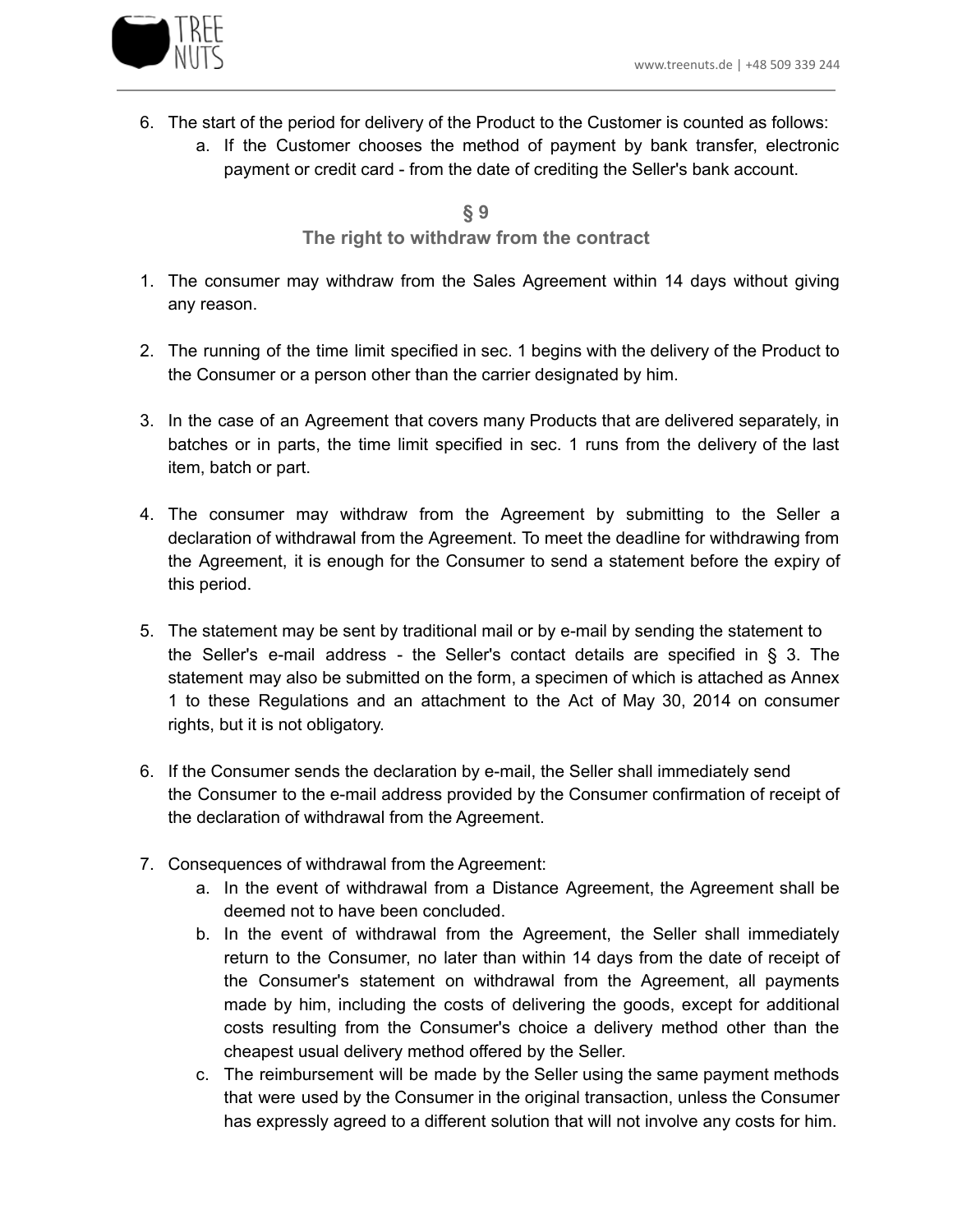

- d. The Seller may withhold the reimbursement until receipt of the Product back or until proof of its return is provided to him, whichever occurs first.
- e. The consumer should return the Product to the Seller's address provided in these Regulations immediately, no later than 14 days from the date on which he informed the Seller about the withdrawal from the Agreement. The deadline will be met if the Consumer sends back the Product before the expiry of the 14-day period.
- f. The consumer bears the direct costs of returning the Product, including the costs of returning the Product, if, due to its nature, the Product could not be returned by regular mail.
- g. The consumer is only responsible for reducing the value of the Product resulting from using it in a different way than was necessary to establish the nature, characteristics and functioning of the Product.
- 8. If, due to the nature of the Product, it cannot be returned by regular mail, information about this, as well as about the costs of returning the Product, will be included in the Product description in the Store.
- 9. The right to withdraw from a distance contract is not entitled to the Consumer in relation to the Agreement:
	- a. in which the subject of the service is a non-prefabricated item, manufactured according to the Consumer's specification or serving to satisfy his individual needs,
	- b. in which the subject of the service is an item delivered in a sealed package, which cannot be returned after opening the package due to health protection or hygiene reasons, if the packaging has been opened after delivery,
	- c. in which the subject of the service is an item that deteriorates quickly or has a short shelf life,
	- d. for the provision of services, if the Seller has fully performed the service with the express consent of the Consumer, who was informed before the commencement of the service that after the Seller has fulfilled the service, he will lose the right to withdraw from the Agreement
	- e. in which the price or remuneration depends on fluctuations in the financial market over which the Seller has no control and which may occur before the deadline to withdraw from the Agreement,
	- f. in which the subject of the service are items that after delivery, due to their nature, are inseparably connected with other items,
	- g. in which the subject of the service are alcoholic beverages, the price of which was agreed at the conclusion of the sales contract, and the delivery of which may take place only after 30 days and the value of which depends on fluctuations on the market over which the Seller has no control,
	- h. in which the subject of the service are sound or visual recordings or computer software delivered in a sealed package, if the package has been opened after delivery,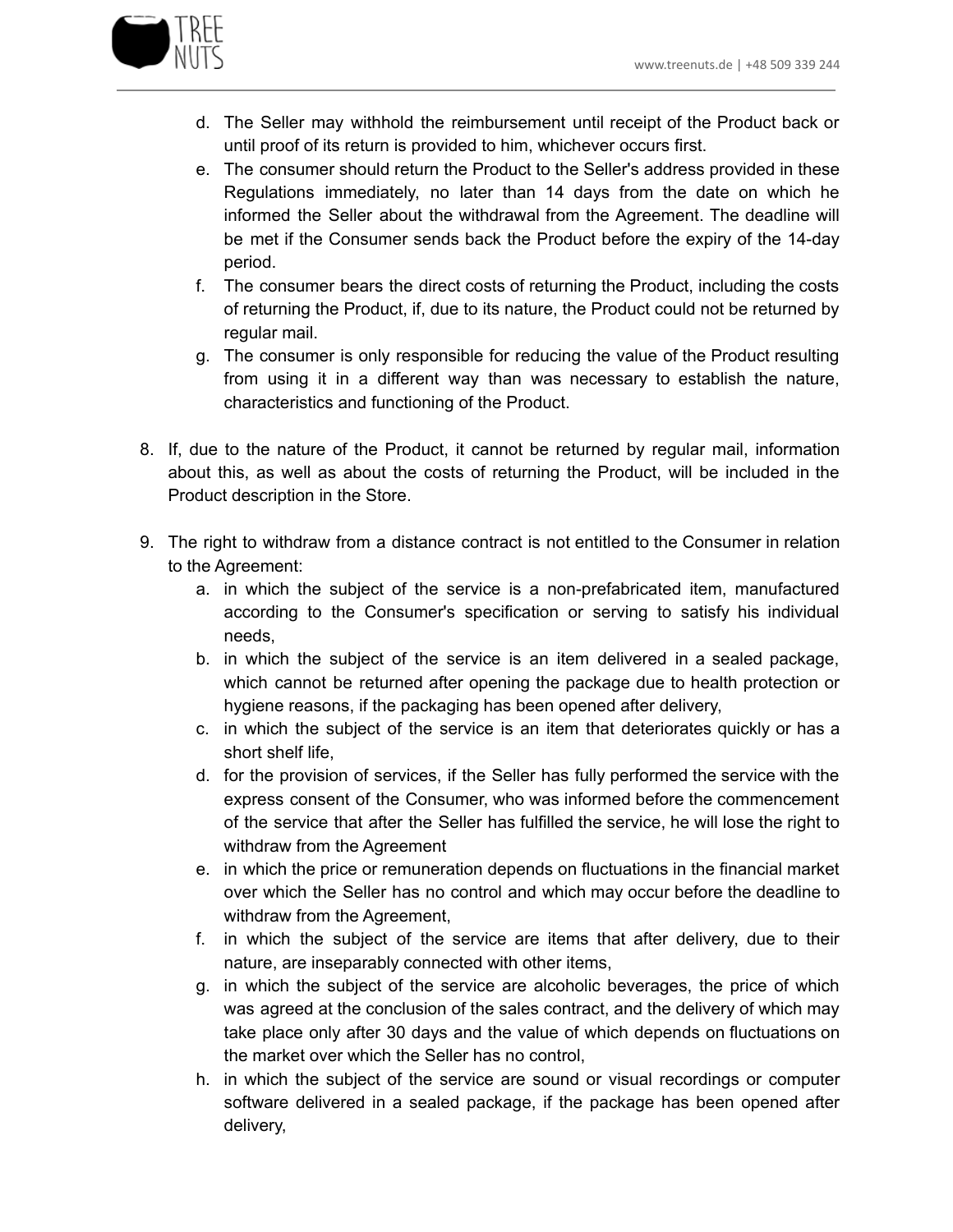

- i. for the delivery of newspapers, periodicals or magazines, with the exception of a subscription agreement,
- j. for the delivery of digital content that is not recorded on a tangible medium, if the performance began with the Consumer's express consent before the deadline to withdraw from the contract and after informing the Seller about the loss of the right to withdraw from the Contract,

## **§ 10 Complaint and warranty**

- 1. The basis and scope of the Seller's liability towards the Customer, if the Product sold has a physical or legal defect (warranty), are defined by generally applicable law, in particular in the Civil Code.
- 2. The Seller is obliged to provide the Customer with a Product without defects. Detailed information on the Seller's liability for a Product defect and the Customer's rights are set out on the Online Store website in the complaint information tab.
- 3. The complaint may be submitted by the customer, for example:
	- a. in writing to the following address: ul. Dzika 23, 43-215 Jankowice, Poland;
	- b. in electronic form via e-mail to the following address: orders@treenuts.de;
- 4. It is recommended that the Customer provide in the description of the complaint: (1) information and circumstances regarding the subject of the complaint, in particular the type and date of the defect; (2) demand a method of bringing the Product into compliance with the Sales Agreement or a declaration of price reduction or withdrawal from the Sales Agreement; and (3) contact details of the person submitting the complaint - this will facilitate and speed up the consideration of the complaint by the Seller. The requirements set out in the preceding sentence are only recommendations and do not affect the effectiveness of complaints submitted without the recommended description of the complaint.
- 5. The Seller will respond to the Customer's complaint immediately, no later than within 14 calendar days from the date of its submission. Failure to respond to the Seller within the above-mentioned period means that the Seller considered the complaint justified.

**§ 11 Out-of-court complaint consideration and claim detection**

1. Detailed information on the possibility for the Consumer to use extrajudicial means of dealing with complaints and redress as well as the rules of access to these procedures are available at the offices and on the websites of poviat (municipal) consumer ombudsmen, social organizations whose statutory tasks include consumer protection, voivodeship Inspectorates of the Trade Inspection and at the following internet addresses of the Office of Competition and Consumer Protection:

http://www.uokik.gov.pl/spory\_konsumenckie.php;

http://www.uokik.gov.pl/sprawy\_indywidualne.php and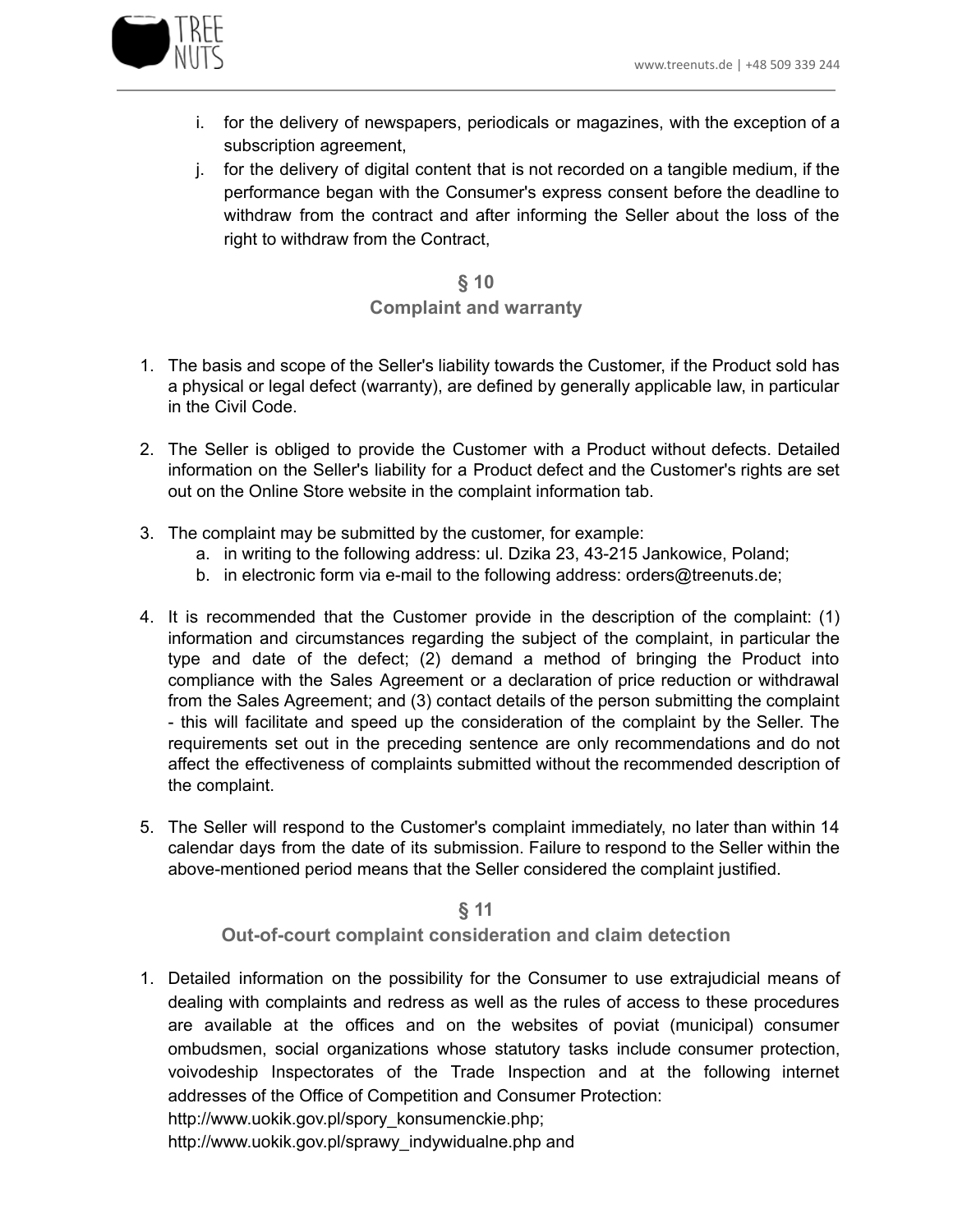

http://www.uokik.gov.pl/wazne\_adresy.php.

- 2. The consumer has the following exemplary possibilities of using out-of-court complaint and redress methods:
	- a. The consumer is entitled to apply to a permanent amicable consumer court referred to in Art. 37 of the Act of 15 December 2000 on the Trade Inspection (Journal of Laws of 2014, item 148, as amended), with a request to settle a dispute arising from the Agreement concluded with the Seller.
	- b. The consumer is entitled to apply to the provincial inspector of the Trade Inspection, pursuant to Art. 36 of the Act of 15 December 2000 on the Trade Inspection (Journal of Laws of 2014, item 148, as amended), with a request to initiate mediation proceedings regarding the amicable settlement of the dispute between the Consumer and the Seller.
	- c. The consumer may obtain free assistance in resolving the dispute between him and the Seller, also using the free assistance of the poviat (municipal) consumer ombudsman or a social organization whose statutory tasks include consumer protection (including the Consumer Federation, Association of Polish Consumers).

#### **§ 12 Personal data in the e-Store**

- 1. The administrator of personal data of Customers collected via the Online Store is the Seller.
- 2. Customers' personal data collected by the administrator via the Online Store is collected in order to implement the Sales Agreement, and if the Customer agrees - also for marketing purposes.
- 3. The recipients of personal data of the Customers of the Online Store may be:
	- a. In the case of a Customer who uses the Online Store with the method of delivery by post or courier, the Administrator provides the Customer's collected personal data to the selected carrier or intermediary performing the shipment at the request of the Administrator.
	- b. In the case of a Customer who uses the Online Store with the method of electronic payments or with a payment card, the Administrator provides the collected personal data of the Customer to the selected entity servicing the above payments in the Online Store.
- 4. The customer has the right to access their data and correct them.
- 5. Providing personal data is voluntary, but failure to provide the personal data indicated in the Regulations necessary to conclude a Sales Agreement results in the inability to conclude this contract.